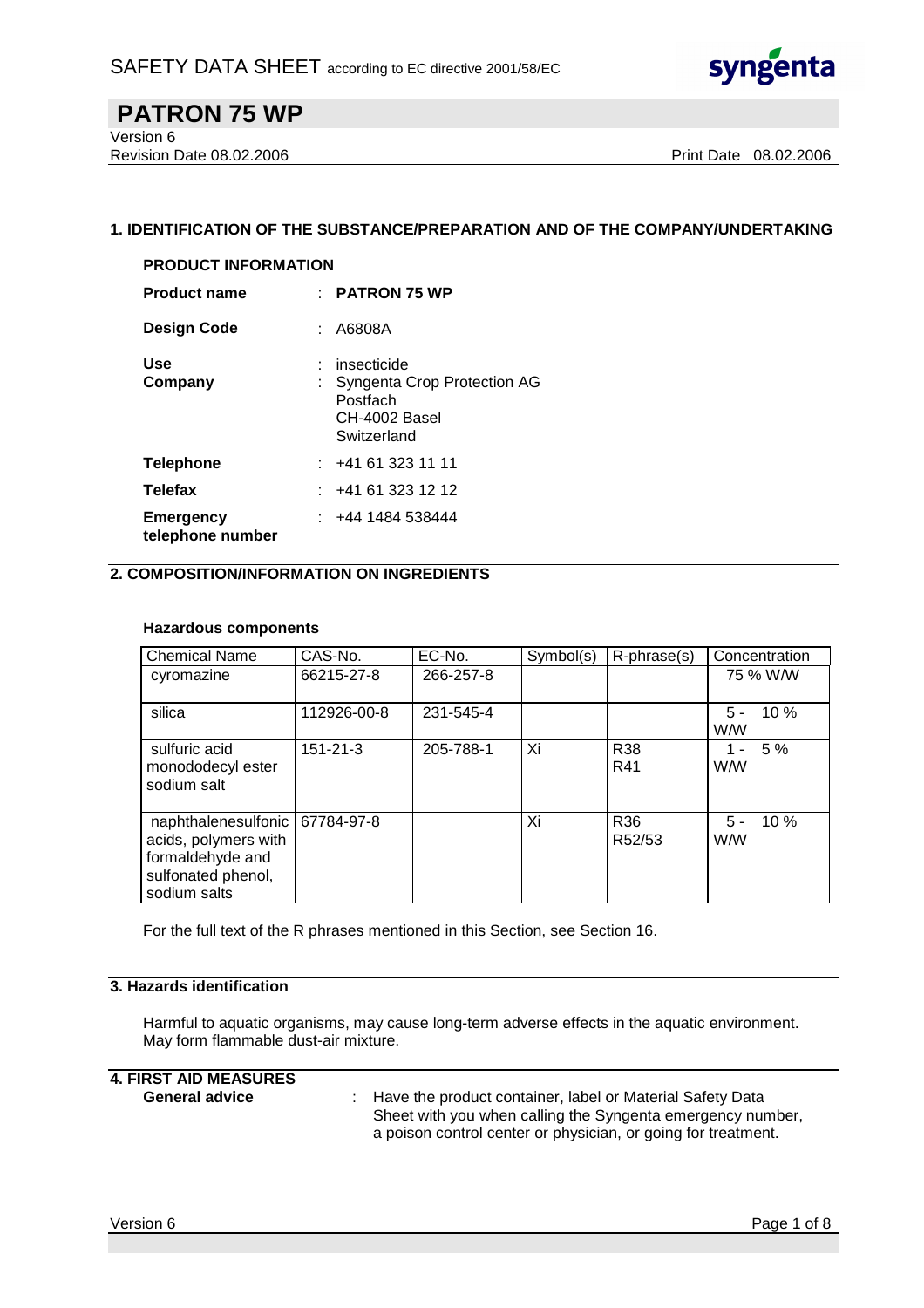

| <b>PATRON 75 WP</b>                                                        |                                                                                                                                                                                                                                     |
|----------------------------------------------------------------------------|-------------------------------------------------------------------------------------------------------------------------------------------------------------------------------------------------------------------------------------|
| Version 6<br>Revision Date 08.02.2006                                      | <b>Print Date</b><br>08.02.2006                                                                                                                                                                                                     |
| <b>Inhalation</b>                                                          | Remove to fresh air.<br>If breathing is irregular or stopped, administer artificial<br>respiration.<br>Keep patient warm and at rest.<br>Call a physician or Poison Control Centre immediately.                                     |
| <b>Skin contact</b>                                                        | Take off all contaminated clothing immediately.<br>Wash off immediately with plenty of water.<br>If skin irritation persists, call a physician.<br>Wash contaminated clothing before re-use.                                        |
| Eye contact                                                                | Rinse immediately with plenty of water, also under the eyelids,<br>for at least 15 minutes.<br>Remove contact lenses.<br>Immediate medical attention is required.                                                                   |
| Ingestion                                                                  | If swallowed, seek medical advice immediately and show this<br>container or label.<br>Do NOT induce vomiting.                                                                                                                       |
| <b>Medical advice</b>                                                      | There is no specific antidote available. Treat symptomatically.                                                                                                                                                                     |
| <b>5. FIRE-FIGHTING MEASURES</b>                                           |                                                                                                                                                                                                                                     |
| Suitable extinguishing<br>media                                            | Extinguishing media - small fires<br>Use water spray, alcohol-resistant foam, dry chemical or<br>carbon dioxide.<br>Extinguishing media - large fires<br>alcohol-resistant foam<br>water spray                                      |
| <b>Extinguishing media</b><br>which must not be used<br>for safety reasons | Do not use a solid water stream as it may scatter and spread<br>fire.                                                                                                                                                               |
| <b>Specific hazards during</b><br>fire fighting                            | As the product contains combustible organic components, fire<br>will produce dense black smoke containing hazardous products<br>of combustion (see section 10).<br>Exposure to decomposition products may be a hazard to<br>health. |
| <b>Special protective</b><br>equipment for fire-<br>fighters               | In the event of fire, wear self-contained breathing apparatus.                                                                                                                                                                      |
| <b>Further information</b>                                                 | Do not allow run-off from fire fighting to enter drains or water<br>courses.<br>Cool closed containers exposed to fire with water spray.                                                                                            |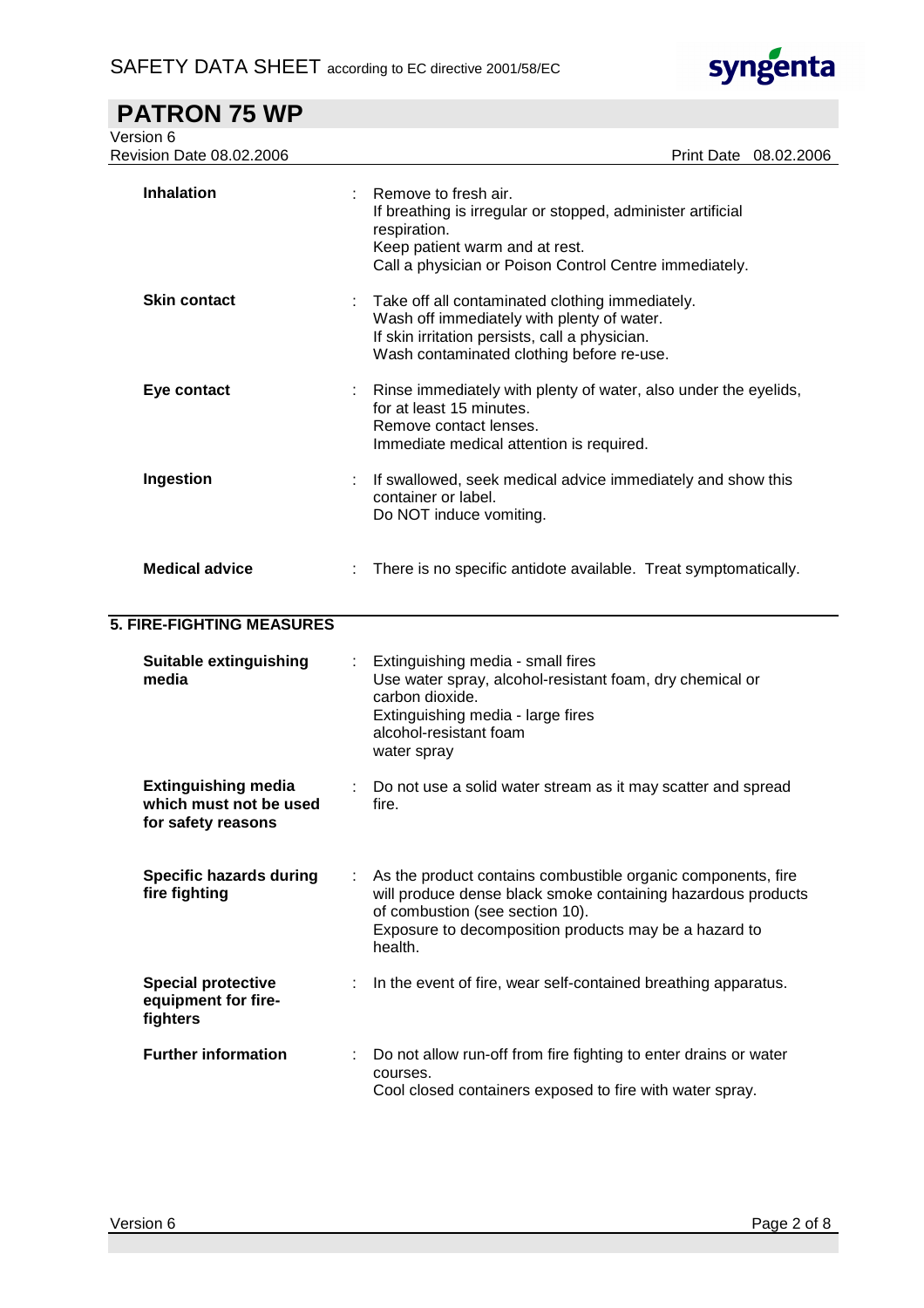

Version 6

Revision Date 08.02.2006 Print Date 08.02.2006

## **6. ACCIDENTAL RELEASE MEASURES**

| <b>Personal precautions</b>         | : Refer to protective measures listed in sections 7 and 8.<br>Avoid dust formation.                                                                                    |
|-------------------------------------|------------------------------------------------------------------------------------------------------------------------------------------------------------------------|
| <b>Environmental</b><br>precautions | Do not flush into surface water or sanitary sewer system.                                                                                                              |
| Methods for cleaning up             | : Pick up and arrange disposal without creating dust.<br>Do not create a powder cloud by using a brush or compressed<br>air.<br>Clean contaminated surface thoroughly. |
| <b>Additional advice</b>            | If the product contaminates rivers and lakes or drains inform<br>respective authorities.                                                                               |

#### **7. HANDLING AND STORAGE**

| <b>HANDLING</b>         |                                                                                                                                                                                                                                                                                                                                                                                                                                                                                                                                                                                                                                                                  |
|-------------------------|------------------------------------------------------------------------------------------------------------------------------------------------------------------------------------------------------------------------------------------------------------------------------------------------------------------------------------------------------------------------------------------------------------------------------------------------------------------------------------------------------------------------------------------------------------------------------------------------------------------------------------------------------------------|
| Advice on safe handling | : This material is capable of forming flammable dust clouds in<br>air, which, if ignited, can produce a dust cloud explosion.<br>Flames, hot surfaces, mechanical sparks and electrostatic<br>discharges can serve as ignition sources for this material.<br>Electrical equipment should be compatible with the flammability<br>characteristics of this material. The flammability characteristics<br>will be made worse if the material contains traces of flammable<br>solvents or is handled in the presence of flammable solvents.<br>Avoid contact with skin and eyes.<br>When using, do not eat, drink or smoke.<br>For personal protection see section 8. |

#### **STORAGE**

| <b>Requirements for storage</b><br>areas and containers | Keep containers tightly closed in a dry, cool and well-ventilated<br>place.<br>Keep out of the reach of children.<br>Keep away from food, drink and animal feedingstuffs. |
|---------------------------------------------------------|---------------------------------------------------------------------------------------------------------------------------------------------------------------------------|
| Other data                                              | Physically and chemically stable for at least 2 years when<br>stored in the original unopened sales container at ambient<br>tmperatures.                                  |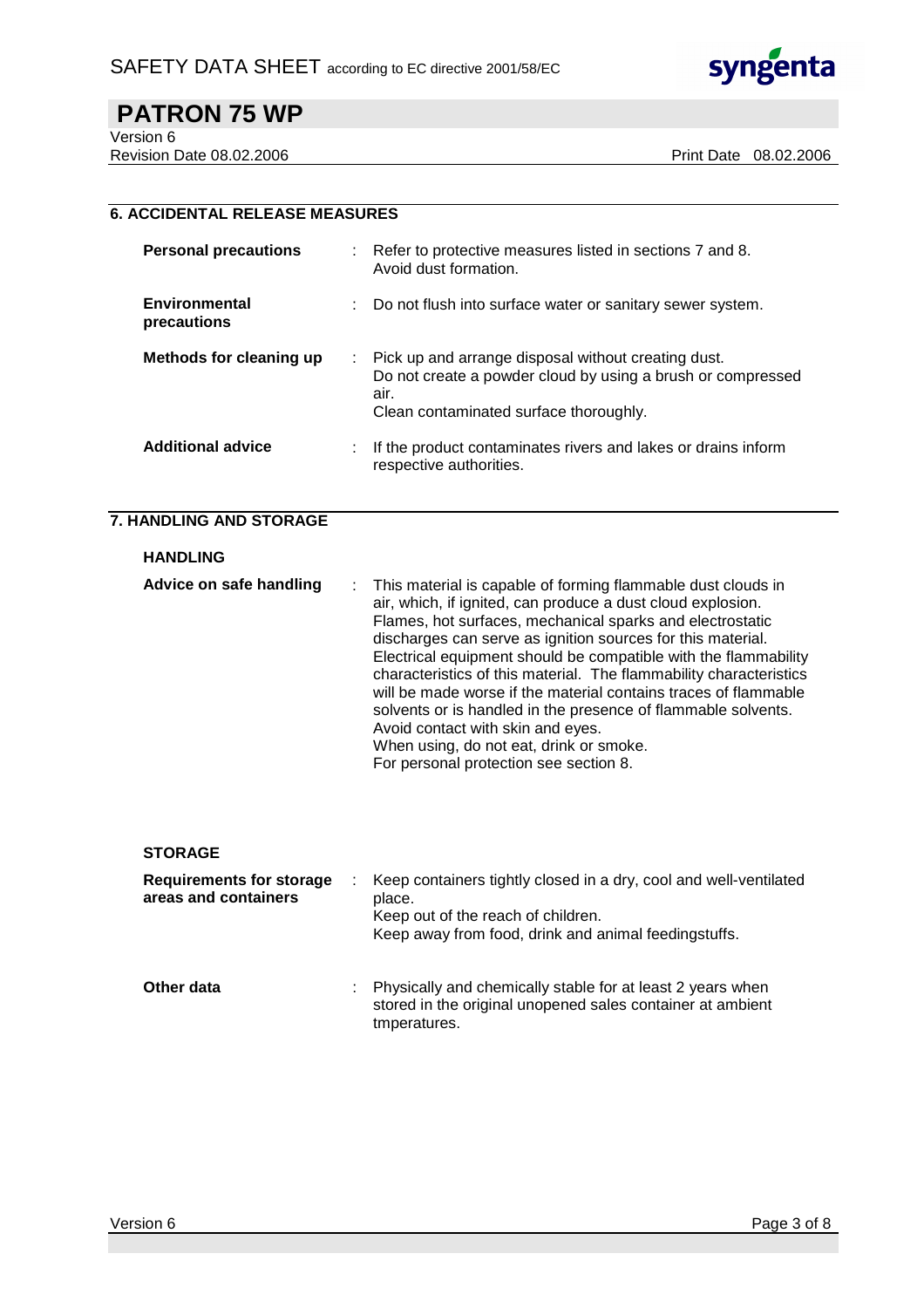

Version 6

Revision Date 08.02.2006 **Print Date 08.02.2006** Print Date 08.02.2006

## **8. EXPOSURE CONTROLS / PERSONAL PROTECTION**

#### **Components with workplace control parameters**

| Components                              | Exposure limit(s)                                                                                  |                                          | Value type                                                         | Source                                                                        |
|-----------------------------------------|----------------------------------------------------------------------------------------------------|------------------------------------------|--------------------------------------------------------------------|-------------------------------------------------------------------------------|
| silicon dioxide,<br>chemically prepared | $4$ mg/m $3$<br>$10$ mg/m $3$<br>3,000 ppm<br>$4$ mg/m $3$<br>$6$ mg/m $3$<br>$2.4 \text{ mg/m}$ 3 | Inhalable<br>fraction<br>respirable dust | 8 h TWA<br>8 h TWA<br><b>IDLH</b><br>8 h TWA<br>8 h TWA<br>8 h TWA | <b>SUVA</b><br><b>ACGIH</b><br><b>NIOSH</b><br><b>DFG</b><br>UK HSE<br>UK HSE |
| cyromazine                              | $3$ mg/m $3$                                                                                       |                                          | 8 h TWA                                                            | <b>SYNGENTA</b>                                                               |

#### **ENGINEERING MEASURES**

 Containment and/or segregation is the most reliable technical protection measure if exposure cannot be eliminated.

The extent of these protection measures depends on the actual risks in use.

If airborne dust is generated, use local exhaust ventilation controls.

 Assess exposure and use any additional measures to keep airborne levels below any relevant exposure limit.

Where necessary, seek additional occupational hygiene advice.

### **PERSONAL PROTECTIVE EQUIPMENT**

| <b>Protective measures</b>    |   | The use of technical measures should always have priority<br>over the use of personal protective equipment.<br>When selecting personal protective equipment, seek<br>appropriate professional advice.<br>Personal protective equipment should be certified to<br>appropriate standards. |
|-------------------------------|---|-----------------------------------------------------------------------------------------------------------------------------------------------------------------------------------------------------------------------------------------------------------------------------------------|
| <b>Respiratory protection</b> |   | No personal respiratory protective equipment normally<br>required.<br>A particulate filter respirator may be necessary until effective<br>technical measures are installed.                                                                                                             |
| <b>Hand protection</b>        | ÷ | Chemical resistant gloves are not usually required.<br>Select gloves based on the physical job requirements.                                                                                                                                                                            |
| Eye protection                |   | : Eye protection is not usually required.<br>Follow any site specific eye protection policies.                                                                                                                                                                                          |
| Skin and body protection      | ÷ | No special protective equipment required.<br>Select skin and body protection based on the physical job<br>requirements.                                                                                                                                                                 |

## **9. PHYSICAL AND CHEMICAL PROPERTIES**

**Form** : powder

**Colour** : white to tan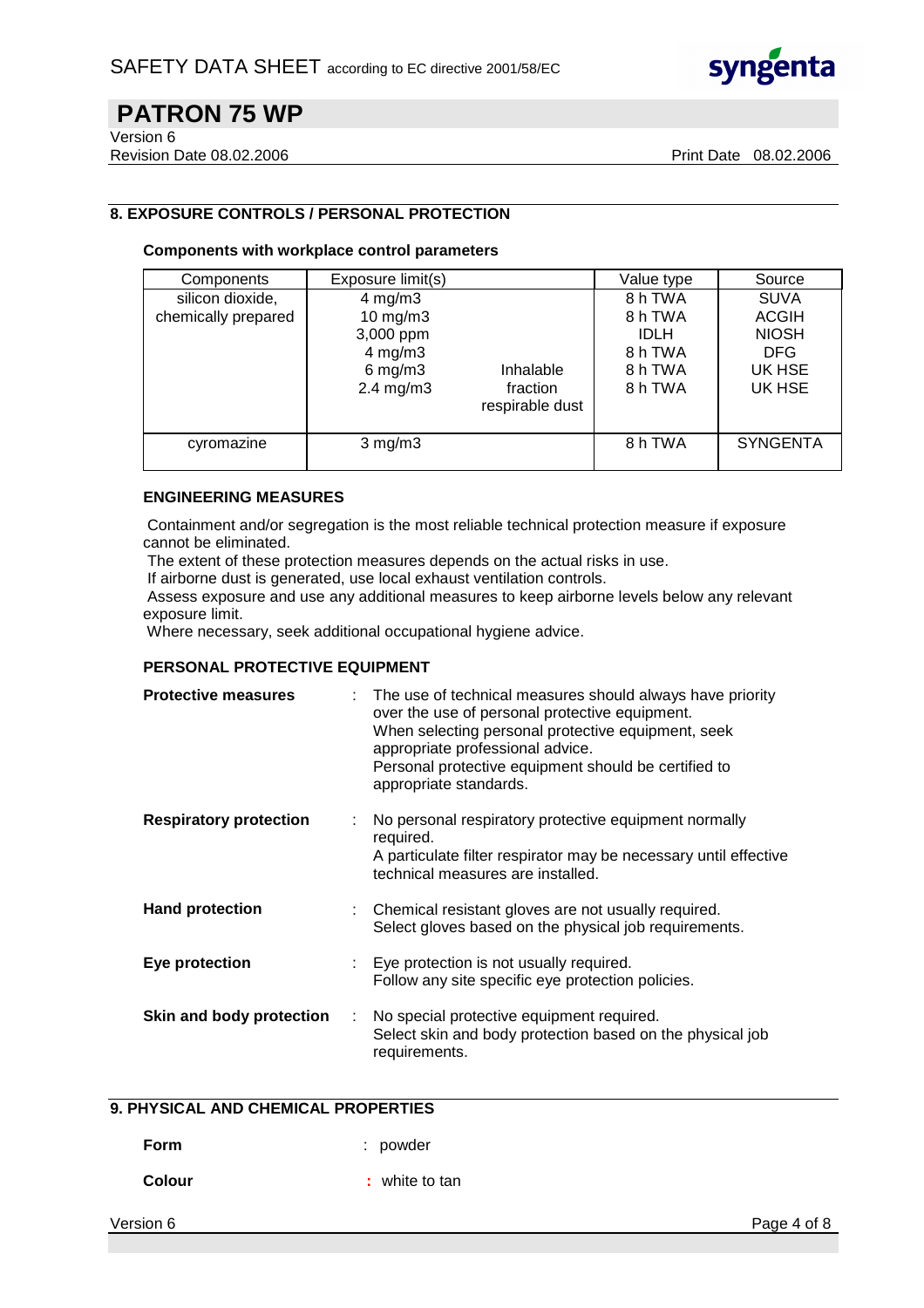

Version 6 Revision Date 08.02.2006 **Print Date 08.02.2006** 

| рH<br>Flammability (solid, gas) | : 6 - 10 at 1 % w/v<br>: not highly flammable |
|---------------------------------|-----------------------------------------------|
| Dust explosion class            | : Class 1                                     |
| <b>Minimum ignition energy</b>  | $: 60.5 \text{ kJ}$                           |
| <b>Oxidizing properties</b>     | $:$ not oxidizing                             |
| <b>Explosive properties</b>     | $:$ Not explosive                             |
| <b>Bulk density</b>             | $\therefore$ 0.30 - 0.40 g/cm3                |
| <b>Water solubility</b>         | : Miscible                                    |
| <b>Surface tension</b>          | : 52.4 mN/m at 20 $\mathbb C$                 |
|                                 | : 64.4 mN/m at 20 $\mathbb C$                 |

## **10. STABILITY AND REACTIVITY**

| <b>Hazardous decomposition</b><br>products | : Combustion or thermal decomposition will evolve toxic and<br>irritant vapors.              |
|--------------------------------------------|----------------------------------------------------------------------------------------------|
| <b>Hazardous reactions</b>                 | : None known.<br>Hazardous polymerization does not occur.<br>Stable under normal conditions. |

## **11. TOXICOLOGICAL INFORMATION**

| <b>Acute oral toxicity</b>       |   | : LD50 Rat, $> 2,000$ mg/kg                                                           |
|----------------------------------|---|---------------------------------------------------------------------------------------|
| <b>Acute inhalation toxicity</b> |   | : LC50 Rat, $> 2,000$ mg/m3, 4 h                                                      |
| <b>Acute dermal toxicity</b>     |   | : LD50 Rat, $> 2,000$ mg/kg                                                           |
| <b>Skin irritation</b>           |   | : Rabbit: non irritant                                                                |
| <b>Eye irritation</b>            |   | Rabbit: non irritant                                                                  |
| <b>Sensitization</b>             | ÷ | guinea pig<br>not sensitizing                                                         |
| Long term toxicity               |   |                                                                                       |
|                                  |   | Did not show carcinogenic, teratogenic or mutagenic effects in<br>animal experiments. |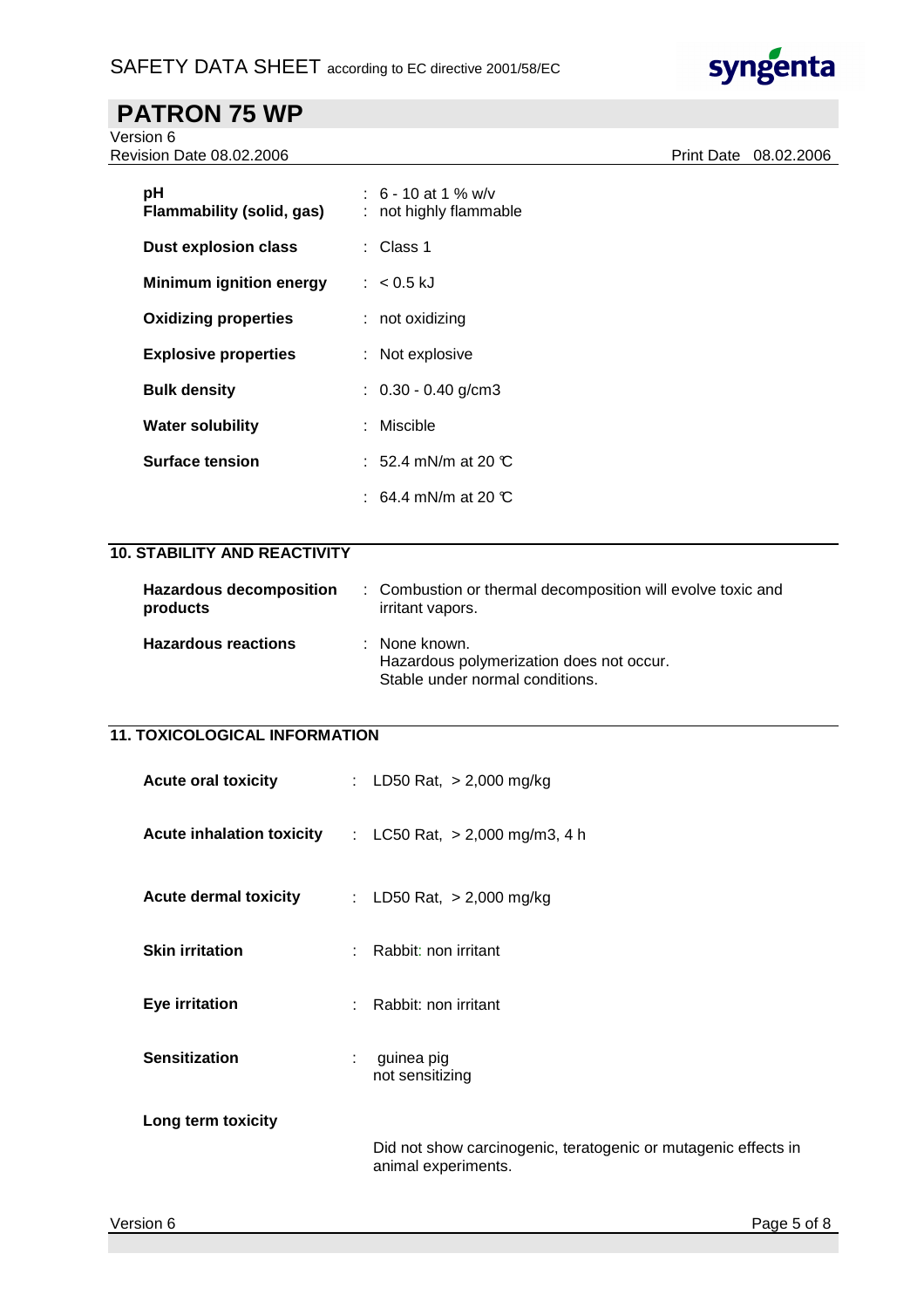

Version 6 Revision Date 08.02.2006 Print Date 08.02.2006

## **12. ECOLOGICAL INFORMATION**

| <b>ELIMINATION INFORMATION (PERSISTENCE AND DEGRADABILITY)</b><br><b>Bioaccumulation</b><br>: Cyromazine does not bioaccumulate |                         |                                                                  |  |
|---------------------------------------------------------------------------------------------------------------------------------|-------------------------|------------------------------------------------------------------|--|
| <b>Stability in water</b>                                                                                                       |                         | Cyromazine is persistent in water.                               |  |
| Stability in soil                                                                                                               |                         | Cyromazine is not persistent in soil.                            |  |
| <b>Mobility</b>                                                                                                                 |                         | Cyromazine has low to high mobility in soil                      |  |
| <b>ECOTOXICITY EFFECTS</b>                                                                                                      |                         |                                                                  |  |
| <b>Toxicity to fish</b>                                                                                                         |                         | LC50 Oncorhynchus mykiss (rainbow trout), $> 100$ mg/l, 96 h     |  |
| <b>Toxicity to aquatic</b><br>invertebrates                                                                                     |                         | EC50 Daphnia magna Straus, 90 mg/l, 48 h                         |  |
| <b>Toxicity to algae</b>                                                                                                        | $\mathbb{Z}^{\times}$ . | ERC50 Selenastrum capricornutum (green algae), 110 mg/l,<br>72 h |  |

| <b>Product</b>                | Do not contaminate ponds, waterways or ditches with chemical<br>or used container.<br>Do not dispose of waste into sewer.<br>Where possible recycling is preferred to disposal or<br>incineration.<br>If recycling is not practicable, dispose of in compliance with<br>local regulations. |
|-------------------------------|--------------------------------------------------------------------------------------------------------------------------------------------------------------------------------------------------------------------------------------------------------------------------------------------|
| <b>Contaminated packaging</b> | Empty remaining contents.<br>÷<br>Triple rinse containers.<br>Empty containers should be taken for local recycling or waste<br>disposal.<br>Do not re-use empty containers.                                                                                                                |

## **14. TRANSPORT INFORMATION**

#### **Land transport**

ADR/ RID:

Regulation: Not dangerous goods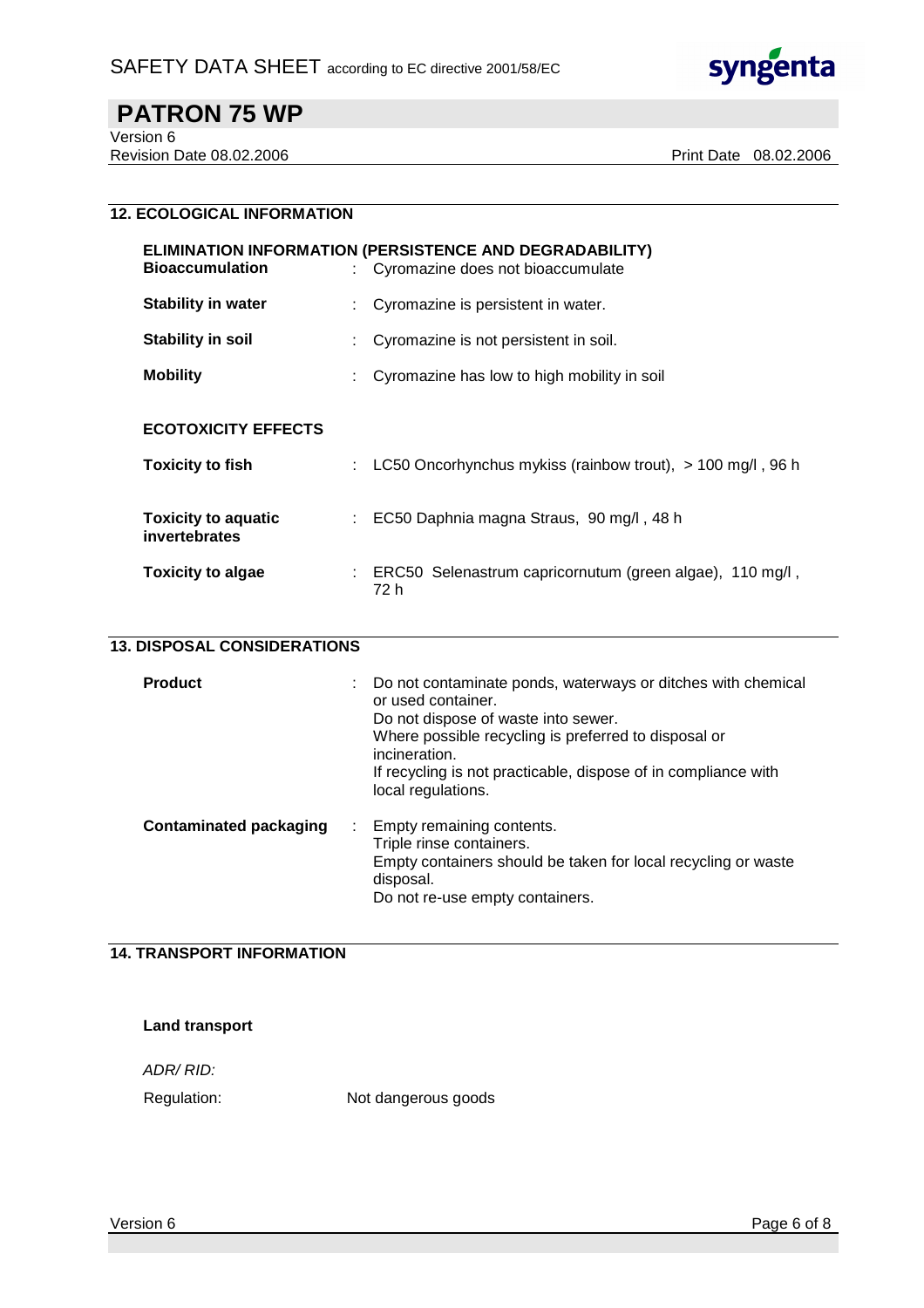

Version 6 Revision Date 08.02.2006 Print Date 08.02.2006

#### **Sea transport**

IMDG:

Regulation: Not dangerous goods

#### **Air transport**

IATA-DGR

Regulation: Not dangerous goods

## **15. REGULATORY INFORMATION**

### **Labelling according to EC Directives**

| R-phrase(s)                                         | R52/53                                                                                | Harmful to aquatic organisms, may cause<br>long-term adverse effects in the aquatic<br>environment.                                                                                                                                                                                    |
|-----------------------------------------------------|---------------------------------------------------------------------------------------|----------------------------------------------------------------------------------------------------------------------------------------------------------------------------------------------------------------------------------------------------------------------------------------|
| S-phrase(s)                                         | $\begin{array}{cc} . & S2 \end{array}$<br>S <sub>13</sub><br>S20/21<br>S35<br>S57     | Keep out of the reach of children.<br>Keep away from food, drink and animal<br>feedingstuffs.<br>When using do not eat, drink or smoke.<br>This material and its container must be<br>disposed of in a safe way.<br>Use appropriate container to avoid<br>environmental contamination. |
| <b>Special labelling of</b><br>certain preparations | : To avoid risks to man and the environment, comply with the<br>instructions for use. |                                                                                                                                                                                                                                                                                        |
| <b>Note</b>                                         | Directive 1999/45/EC.                                                                 | The preparation is classified as dangerous in accordance with                                                                                                                                                                                                                          |